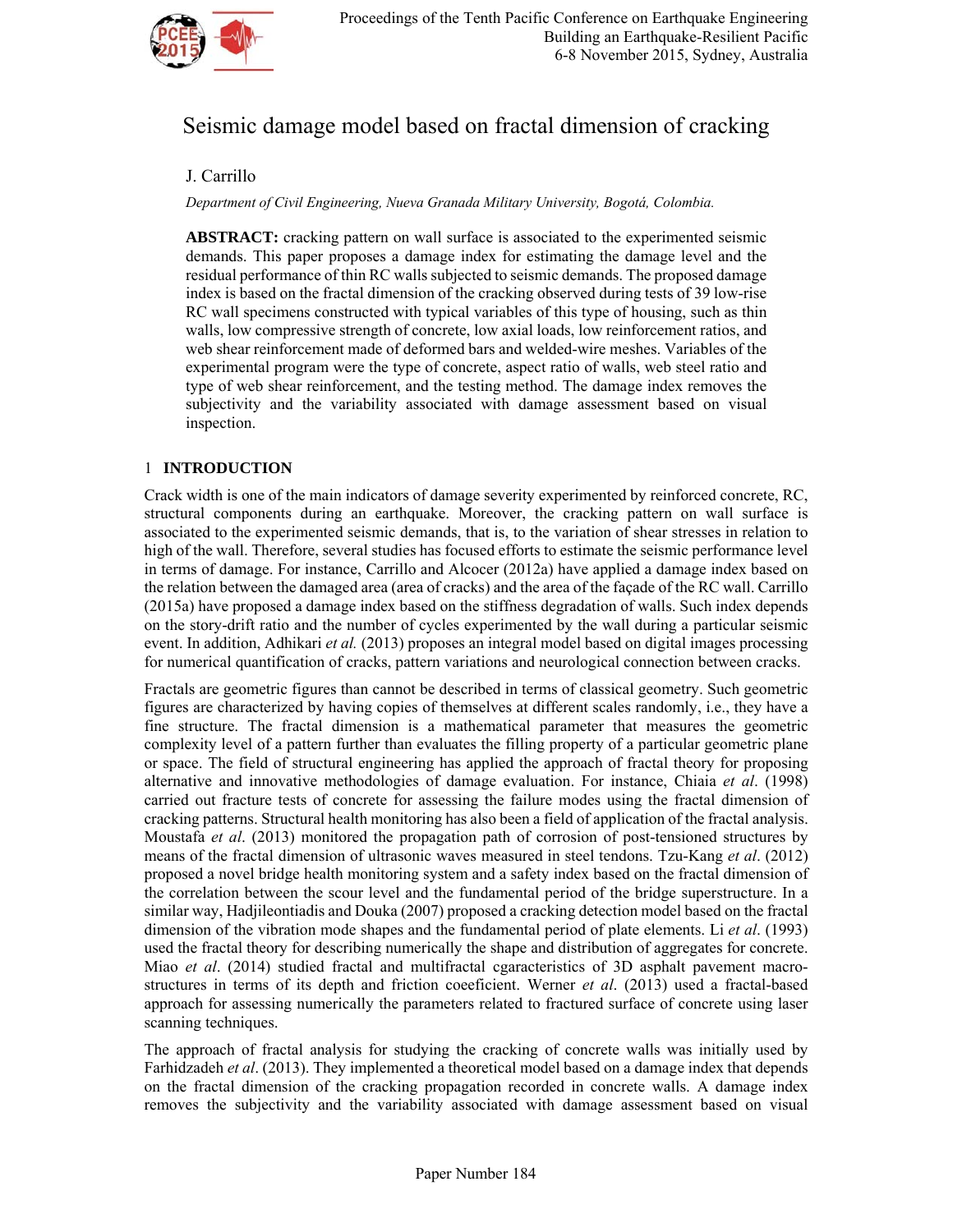inspection. Farhidzadeh *et al*. (2013) highlight the simplicity and effectiveness of such approach for evaluating the damage related to an eventual natural hazard. However, the damage index proposed by Farhidzadeh *et al*. (2013) fails in evaluating an actual condition of the structural integrity of the structural element subjected to seismic demands.

Construction of low-rise housing having thin concrete walls has increased in Latin America during last decade (Carrillo and Alcocer, 2012a). The particular characteristics of such walls are low concrete strength, low axial loads, low steel reinforcement ratios, and web shear reinforcement made of deformed bars and welded-wire mesh. A literature review reveals that a guideline for seismic damage evaluation of such houses is currently lacking. Guidelines for damage evaluation such as FEMA-306 (1998) and IAEA (2002) are based on visual inspection and are more directed to medium- or high-rise buildings. It is important to develop suitable parameters of damage levels that allow to evaluate the seismic performance of low-rise housing having thin concrete walls. This paper proposes a damage index for estimating the damage level and the residual performance of thin RC walls subjected to seismic demands. The proposed damage index is based on the fractal dimension of the cracking observed during tests of 39 thin RC wall specimens constructed with typical variables of this type of housing. Variables of the experimental program were the type of concrete, aspect ratio of walls, web steel ratio and type of web shear reinforcement, and the testing method.

## 2 **DAMAGE INDICES BASED ON CRACKING**

Several damage indices have been proposed in the literature on seismic damage assessment across a wide range of structures and loading types. There are various ways of categorizing the damage indices; one of the most fundamental distinctions is between local and global indices. Classification of damage indices can also be based on parameters from ground motion, as well as from linear and nonlinear response behavior. In case of nonlinear behavior, parameters are crack width, ductility factor, inter-story drift, plastic energy dissipated or absorbed in the hysteresis loops, parameters based on the accumulation of damage due to cyclic loading as cumulative ductility, and a combination of these parameters.

Cracking is a visible indicator of the severity of the earthquake-induced damage on reinforced concrete elements. Flexural cracks usually derived from diagonal tension stresses. These cracks form diagonally at an angle varying approximately between 35- degree and 70-degree. Major shear cracks cross the entire thickness of the wall and crack width at the two faces of the wall is similar. Crack width defines severity of damage. Maximum crack width can be significantly wider than the mean value of the width of parallel cracks. The mean value of the width of all cracks can be a good indicator of the mean value of strain at steel reinforcement. However, the maximum crack width is prized as a better indicator of the maximum value of strain at steel reinforcement and overall of the damage severity. Concentration of deformation in one or two wide cracks is frequently an indicator of an undesirable behavior mode related to excessive damage. Uniform distribution of deformation in several cracks is often an indicator of desirable seismic performance.

Some studies (see Carrillo and Alcocer, 2012a) have used a damage index based on the maximum width of residual cracks for assessing the damage stage of concrete elements. Such index is defined as the ratio between the area of all residual cracks (length times width) recorded on the façade at the end of an earthquake record. Such index, however, is time consuming to record all the cracks on the façade and fails to be an indicator of the remaining capacity of the structural element. To evaluate the earthquakeinduced damage in terms of cracking on concrete elements, Farhidzadeh *et al*. (2013) have implemented a damage index based on the fractal dimension of the pattern and propagation of cracking recorded in concrete walls. Such damage index is computed using Eqn. 1.

$$
DI = \frac{FD_i - FD_{\min}}{2 - FD_{\min}}\tag{1}
$$

where  $FD_i$  is the fractal dimension of the current status of visible cracks (e.g., in the  $i<sup>th</sup>$  inspection); and *FDmin* is the fractal dimension computed during the first inspection (e.g., once the cracks become visible for the first time). The constant "2" in the denominator is the maximum value of the fractal dimension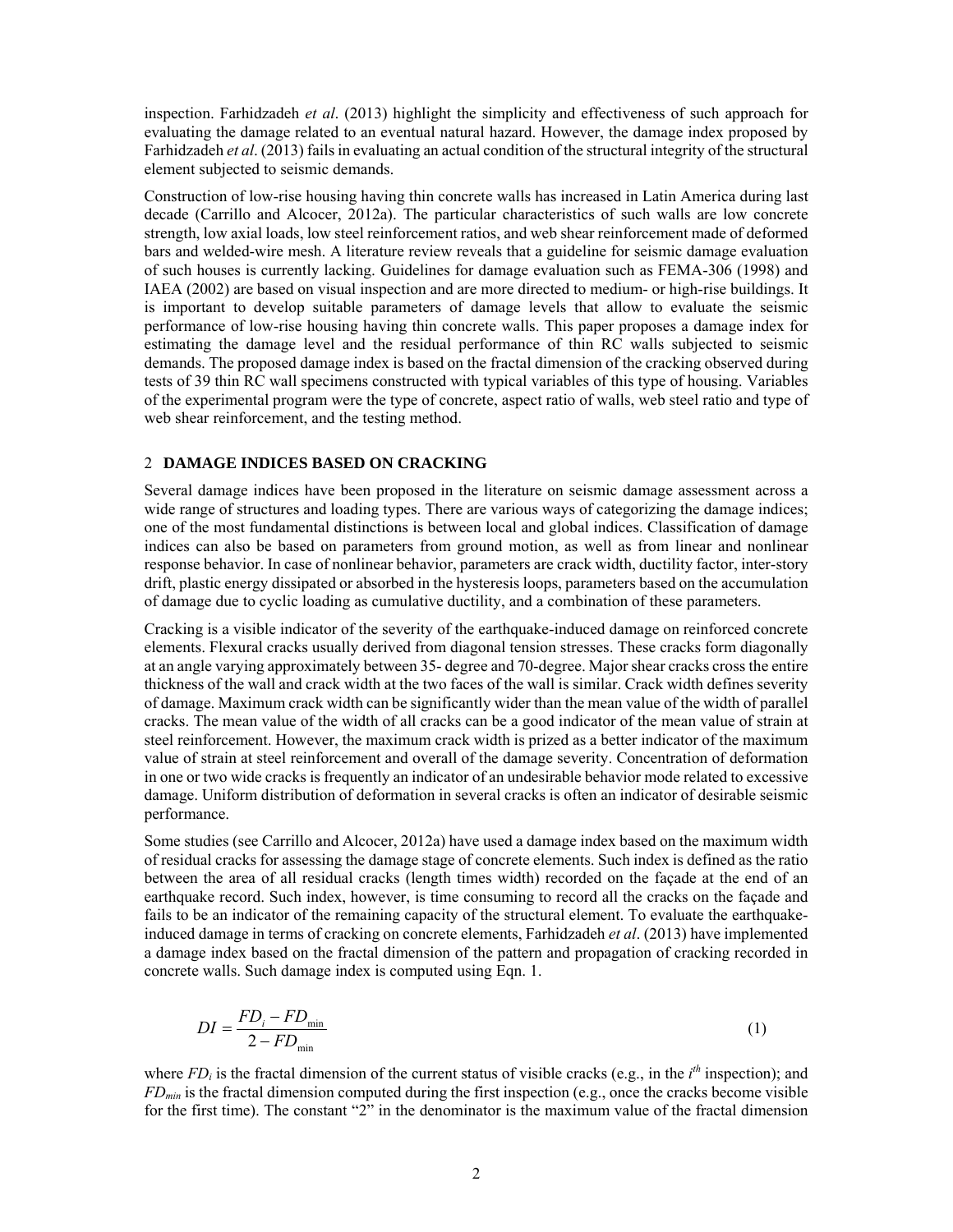for surface cracks, *FDmax*. *DI* varies between 0 and 1 and describes the difference between the current status of crack patterns and the baseline *FDmin*. When cracks cover the whole area of the concrete, Farhidzadeh *et al*. (2013) proposed that *FDmax* = 2. However, cracks patterns related to loss of lateral resistance limit state of thin RC wall specimens have demonstrated that area of cracks on façade is lower than 30% of the total area of façade (Carrillo and Alcocer, 2012a). For instance, for walls with web shear reinforcement made of welded-wire mesh and showing a diagonal tension failure, one or some inclined cracks are merely observed. For walls with web shear reinforcement made of deformed bars and showing a diagonal compression failure, significant cracks on façade are recorded. Although such crack patterns can be related to several damage stages, the total area of cracks is certainly not equivalent to the whole area of the concrete as supposed by Farhidzadeh *et al*. (2013). Therefore, the final value of the fractal dimension for surface cracks, *FDu*, should be used instead of *FDmax* (*FDuu*). In addition, previous studies (Carrillo, 2015b) have demonstrated that fractal dimension of final crack patterns depend on the geometrical and reinforcement characteristics of thin RC walls. In this study, initial (*FDmin*) and final (*FDu*) values of the fractal dimension of cracks patterns observed in thin RC walls in terms of the particular characteristics of low-rise housing. Such two values of fractal dimension delimit the threshold of damage expected in thin RC walls for low-rise housing.

## 3 **EXPERIMENTAL PROGRAM**

Earthquake-induced damage of mid- and high-rise buildings has been widely assessed using tests of prototypes having various wall layouts. Damage will be symbolized by the pattern and distribution of cracks observed in 39 isolated thin RC walls tested under quasi-static cyclic load and under shake table excitations (Carrillo and Alcocer, 2012b). Variables studied are described in Table 1. The typical geometry and reinforcement layout of some of the full-scale wall specimens is shown in Figure 1. Behavior of walls was governed by shear deformation so that they exhibited a relatively fragile failure modes. For evaluating the observed wall behavior, three failure modes were identified: diagonal tension (DT) failure, diagonal compression (DC) failure, and a mixed failure mode (DT-DC).

| Table 1. Variables studied                                                        |                                                                                                                                                                                                                                                                                                                                                                                         |  |  |  |  |  |  |
|-----------------------------------------------------------------------------------|-----------------------------------------------------------------------------------------------------------------------------------------------------------------------------------------------------------------------------------------------------------------------------------------------------------------------------------------------------------------------------------------|--|--|--|--|--|--|
| Variable                                                                          | Description                                                                                                                                                                                                                                                                                                                                                                             |  |  |  |  |  |  |
| Height-to-length<br>ratio $(h_w/l_w)$                                             | $h_w/l_w \approx 0.5$ , 1.0, 2.0 and also, wall with openings (door and window). Full-scale<br>wall thickness $(t_w)$ and clear height $(h_w)$ were 100 mm and 2.4 m, respectively.<br>Then, to achieve the height-to-length ratio, wall length was varied.                                                                                                                             |  |  |  |  |  |  |
| Concrete type                                                                     | Normalweight (N), lightweight (L) and self-consolidating (S). Nominal concrete<br>compressive strength, $f_c$ ', was 15 MPa (2175 psi).                                                                                                                                                                                                                                                 |  |  |  |  |  |  |
| Web steel ratio<br>(vertical, $\rho$ <sub>v</sub> , and<br>horizontal, $\rho_h$ ) | 100% of $\rho_{min}$ (0.25%), 50% of $\rho_{min}$ (0.125%), 0% of $\rho_{min}$ = without web shear rein-<br>forcement (plain concrete for reference). Minimum web steel ratio $(\rho_{min})$ , is that<br>prescribed by ACI-318 (2011). Wall reinforcement was placed in a single layer at<br>wall mid-thickness, the same amount of horizontal and vertical reinforcement was<br>used. |  |  |  |  |  |  |
| Type<br>of<br>web<br>reinforcement                                                | Deformed bars (D) and welded-wire mesh made of small-gage wires (W). Nominal<br>yield strength of bars and wire reinforcement, $f_v$ , was 412 MPa (for mild-steel) and<br>491 MPa (for cold-drawn wires).                                                                                                                                                                              |  |  |  |  |  |  |
| Boundary<br>elements                                                              | Thickness of boundary elements was equal to thickness of wall web (prismatic<br>cross section). Longitudinal boundary reinforcement was designed and detailed to<br>prevent flexural and anchorage failures prior to achieving the typical shear failure<br>observed in RC walls for low-rise housing.                                                                                  |  |  |  |  |  |  |
| Axial compressive<br>stress, $\sigma_{v}$                                         | $\sigma_{v}$ = 0.25 MPa (36.3 psi) was applied on top of the walls and kept constant during<br>testing. This value corresponded to an average axial stress at service loads of first<br>story walls of a two-story prototype house.                                                                                                                                                     |  |  |  |  |  |  |
| Type of testing                                                                   | Quasi-static (monotonic and reversed-cyclic) and dynamic (shake table). In quasi-<br>static reversed-cyclic testing, the loading protocol consisted of a series of<br>increasing amplitude cycles. During shake table testing, the models were subjected<br>to a series of base excitations from earthquake records associated with three limit<br>states.                              |  |  |  |  |  |  |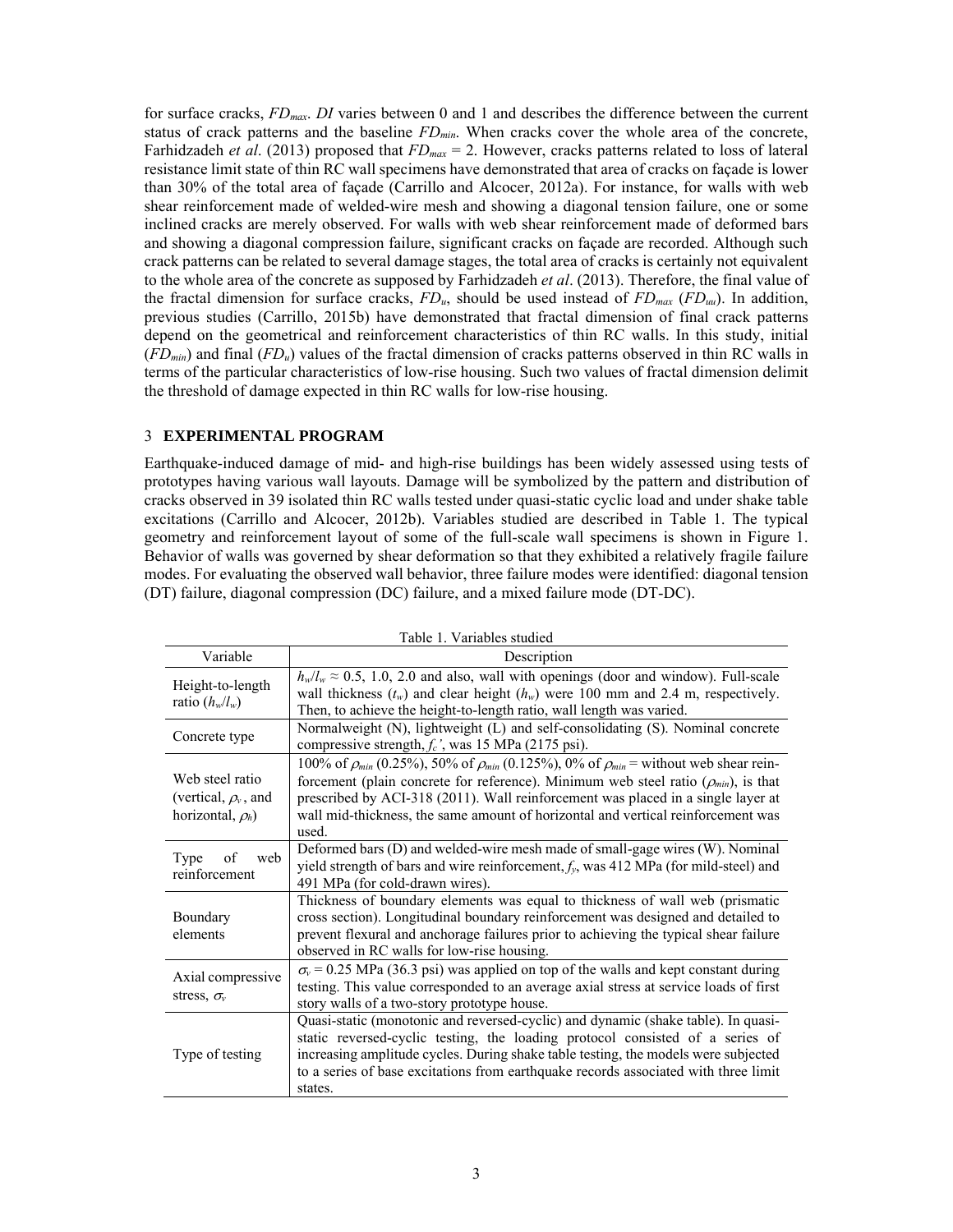

Figure 1. Typical geometry and reinforcement layout of wall specimens: (a)  $h_w/l_w = 1.0$ , 100% of  $\rho_{min}$  and using deformed bars (wall MCN100C); (b) wall with openings, 50% of *min* and using welded-wire mesh (wall MVN50mC) (Carrillo and Alcocer, 2012a).

Drawings of cracking patterns of walls were achieved by means of marking cracks and recording damage (notes and pictures) during tests of walls. Cracking drawings of the 39 walls were then converted to digital format. Shear force, *V*, and story-drift ratio, *R*, were also recorded for each characteristic loading stage. Story-drift ratio was expressed in percentage and was obtained by dividing the relative displacement measured at mid-thickness of the top slab by the height at which such displacement was measured. Drift ratios were related to four limit states namely diagonal cracking, maximum shear strength, loss of lateral resistance and failure of the wall or end of test (*Rcr, Rmax, Ru* and *Ruu*) and to three performance levels namely immediate occupancy, life safety, and collapse prevention (*RIO*, *RLS* and *RCP*). Limit states for PBSD of low-rise housing having thin RC walls were proposed by Carrillo and Alcocer (2012b). Diagonal cracking limit state is attained when inclined web cracking is observed. Maximum shear strength limit state corresponds to peak shear strength. Loss of lateral resistance limit state is associated to any of the two following scenarios: when a 20% drop to the peak shear strength is reached or when web shear reinforcement made of welded-wire meshes fractures. Performance levels are those recommended by Vision 2000 (SEAOC, 1995). Based on technical and economic facts, the IO, LS, and CP performance levels for low-rise concrete housing are related to initial inclined web cracking, to extension of web inclined cracks to wall edges without penetration into boundary elements, and to wall peak shear strength, respectively.

Carrillo (2015b) have correlated results of fractal dimension with story-drift ratio of walls. Based on such correlations, values of fractal dimension of cracking related to measured drift ratios at defined limit states (*FD<sub>cr</sub>, FD<sub>max</sub>, FD<sub>u</sub>* and *FD<sub>uu</sub>*) and performance levels (*FD<sub>IO</sub>*, *FD<sub>LS</sub>* and *FD<sub>CP</sub>*) were proposed. A statistical analysis was then carried out for proposing values of fractal dimension in terms of the variables studied.

#### 4 **PROPOSED DAMAGE INDEX**

To improve the quantitative analysis of structural damage, an empirical damage index, *DI*, was developed in this study. Taking into account the direct relationship between the damage level and the cracking pattern of RC walls for low-rise housing, the modified damage index is based on the fractal dimension of the pattern and propagation of cracking recorded in concrete walls. Such damage index is computed using Eqn. 2.

$$
DI = \frac{FD_i - FD_{ini}}{FD_u - FD_{ini}}\tag{2}
$$

where *FD<sub>i</sub>* and *FD<sub>ini</sub>* are defined similarly to the index proposed by Farhidzadeh *et al.* (2013), that is,  $FD_i$  is the fractal dimension of the current status of visible cracks (e.g., in the  $i<sup>th</sup>$  inspection), and  $FD_{ini}$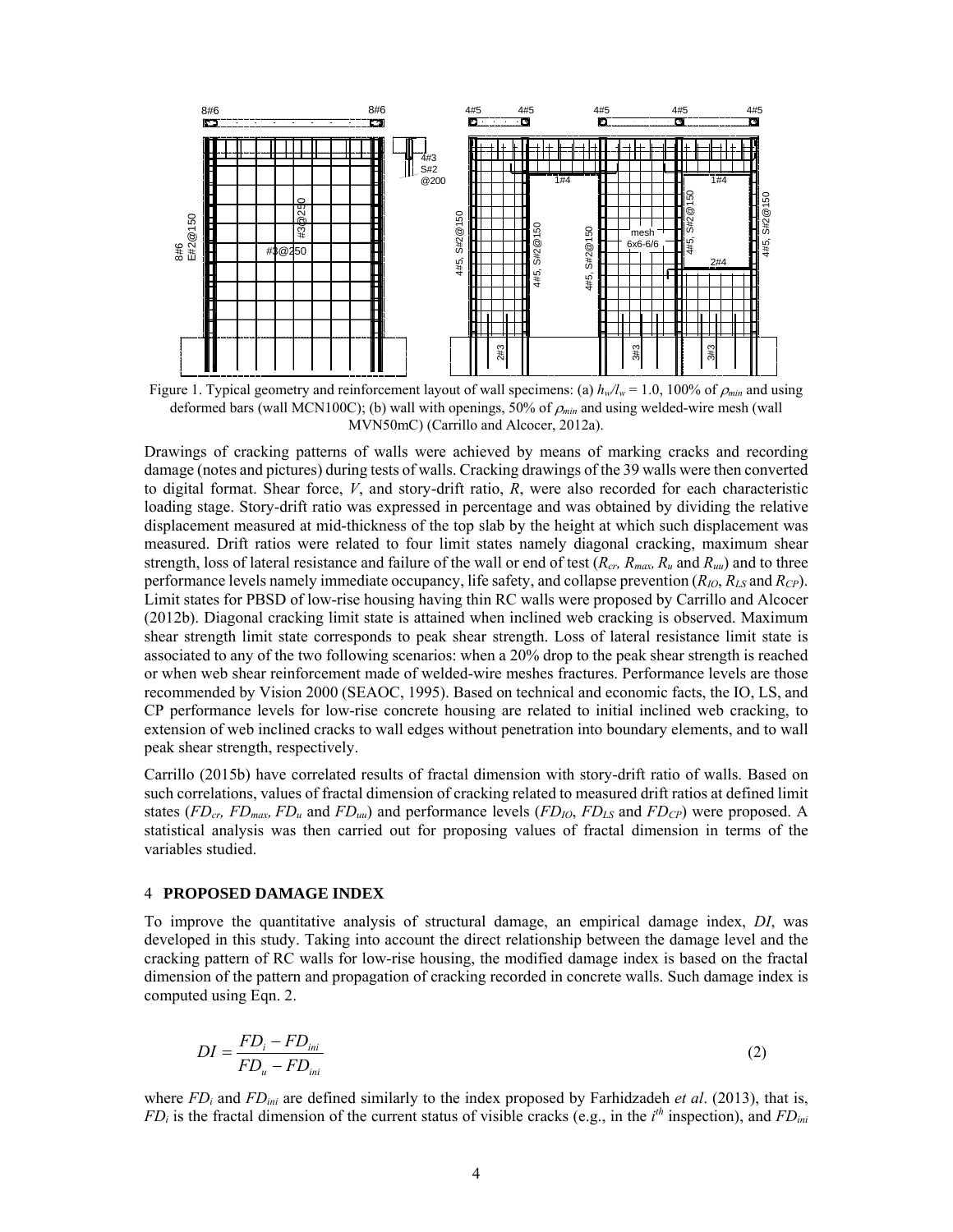is the fractal dimension computed once the cracks become visible for the first time ("initial stage"). However, *FD<sub>u</sub>* is the value of the fractal dimension for surface cracks related to loss of lateral resistance limit state of thin RC walls ("final stage"). Values of *FDini* and *FDu* are proposed by Carrillo, 2015b. Similarly to index proposed by Farhidzadeh *et al*. (2013), the proposed damage index describes the difference between the current status of crack patterns and the baseline *FDmin*. As conventional, *DI* varies between 0 and 1. Some damage parameters based on cracking have been proposed; however, their expression in the form of a damage index  $(0 \le D<sub>I</sub> \le 1)$  requires the definition of the limiting value of cracking after which failure occurs. In this study, a damage index equal to zero indicates no damage or elastic behavior in the wall, and equal to 1.0 when the wall losses the lateral resistance.

As discussed earlier, in the damage index proposed by Farhidzadeh *et al*. (2013), the maximum value of the fractal dimension for surface cracks, *FDmax*, is 2 because the model assumes that cracks cover the whole area (100%) of the concrete surface. It can be inferred that the actual cracking stage is not evaluated when using *FDmax* = 2. However, such cracking condition is significantly high when compared with condition of cracks patterns related to loss of lateral resistance limit state of thin RC wall specimens (30% of the concrete surface). Therefore, the final value of the fractal for surface cracks, *FDu*, should be used instead of *FDmax*. In addition, based on trends of experimental results, Carrillo (2015b) has proposed *FDmax* (*FDuu*) values significantly lower than that proposed by Farhidzadeh *et al*. (2013); for instance, *FDuu* values equal to 1.530 and 1.252 for walls with web shear reinforcement made of deformed bars and welded-wire mesh, respectively. Such noteworthy different values suggest that the damage index should be settled based on a particular value of  $FD_u$  in terms of the characteristics of the wall instead of a unique value of *FDmax* (*FDuu*).

In addition, damage index computed with Eqn. 1 is related with a non-conservative estimation of the structural damage. For instance, for a wall having  $h_w/l_w = 2$  and web steel ratio equivalent to 50% of  $\rho_{min}$ (0.125%) and using deformed bars, the fractal dimension of surface cracks related to the last cracking record at failure of the wall is *FDi* = 1.220. Men value of *FDini* for walls having web shear reinforcement made of deformed bars is 0.927 (Carrillo, 2015b). Damage index computed using *FDu* = 2 (as proposed by Farhidzadeh *et al*., 2013) is 27%. However, when using the mean value of *FDu* proposed by Carrillo (2015b) for walls with deformed bars  $(FD_u = 1.530)$ , the damage index is 51%. The damage index computed using the model proposed in this study (*DI* = 51%) is significantly higher than that computed using the model proposed by Farhidzadeh *et al*. (*DI* = 27%). Thus, it is demonstrated that the model of Farhidzadeh *et al*. can provide a non-conservative estimation of damage stage of walls having the particular characteristics of low-rise housing.



Figure 2. Cracking drawing of wall MEN50C at a drift of 1.4%.

Damage and corresponding cracking propagation was scarce for walls with web shear reinforcement made of welded-wire mesh because of the limited elongation capacity of the wire mesh itself. Therefore, the lowest value of *FDu* found by Carrillo (2015b) was associated for walls having such type of web reinforcement. All these findings suggest that the damage index should be settled based on a specific value of *FDu* depending on the characteristics of the wall instead of using a unique value of *FDmax* (*FDuu*).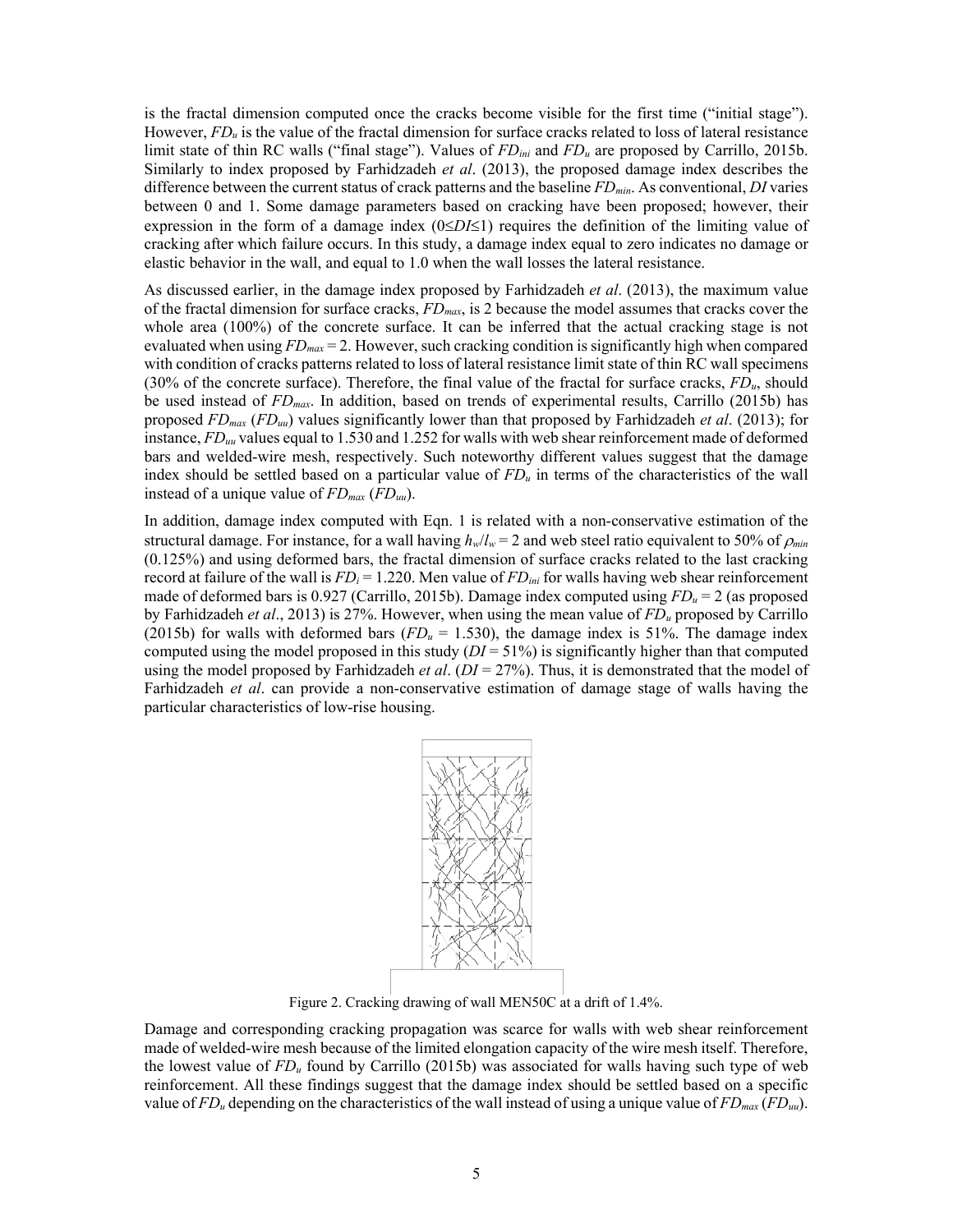In Eqn. 2, *FDi* is the fractal dimension of the current status of visible cracks related to a particular limit state or performance level. Therefore, the proposed damage index is an effective tool for explaining the seismic behavior of a structure based on the performance of the walls. Table 2 shows the expected damage index at defined limit states (*DIcr, DImax, DIu* and *DIuu*) and performance levels (*DIIO*, *DILS* and *DICP*). Damage index were arranged in terms of aspect ratio of walls, type of concrete, web steel ratio, type of web shear reinforcement, and type of testing. For the IO (immediate occupancy) performance level, walls reinforced with deformed bars and welded-wire mesh have attained 20% of the performance capacity  $(DI_{IO} = 0.20)$ . For the LS (life safety) performance level, walls reinforced with deformed bars and walls with welded-wire mesh have attained 46% ( $DI_{LS} = 0.46$ ) and 56% ( $DI_{LS} = 0.56$ ) of the performance capacity, respectively. For the CP (collapse prevention) performance level, walls reinforced with deformed bars and walls with welded-wire mesh have attained 69% ( $DI_{CP} = 0.69$ ) and 99% ( $DI_{CP}$  = 0.99) of the performance capacity, respectively. Although two types of walls have comparable shear strength capacities (Carrillo and Alcocer, 20xx), residual capacity at CP performance level of walls with welded-wire mesh is scarcely 1% (1-0.99) while such capacity of walls with deformed bars is 31% (1-0.69). These significant differences of residual capacity is directly related with lower costs of seismic rehabilitation of walls with deformed bars when compared with wall with weldedwire mesh.

| Variable                    |                     | $DI_{ini}$ | Limit states |            |        |           | Performance levels |           |           |
|-----------------------------|---------------------|------------|--------------|------------|--------|-----------|--------------------|-----------|-----------|
|                             |                     |            | $DI_{cr}$    | $DI_{max}$ | $DI_u$ | $DI_{uu}$ | $DI_{IO}$          | $DI_{LS}$ | $DI_{CP}$ |
| Aspect ratio<br>$(h_w/l_w)$ | $h_w/l_w = 2.0$     |            | 0.13         | 0.79       |        | 1.38      | 0.09               | 0.46      | 0.87      |
|                             | $h_w/l_w = 1.0$     | 0.00       | 0.26         | 0.75       | 1.00   | 1.29      | 0.21               | 0.47      | 0.71      |
|                             | $h_w/l_w = 0.5$     |            | 0.21         | 0.75       |        | 1.31      | 0.19               | 0.48      | 0.79      |
| Type of<br>concrete         | Normalweight        |            | 0.24         | 0.77       |        | 1.34      | 0.21               | 0.47      | 0.78      |
|                             | Lightweight         | 0.00       | 0.24         | 0.76       | 1.00   | 1.22      | 0.18               | 0.49      | 0.73      |
|                             | Self-consolidating  |            | 0.21         | 0.72       |        | 1.35      | 0.14               | 0.40      | 0.63      |
| Web steel<br>ratio          | $0\%$ $\rho_{min}$  |            | 0.20         | 0.82       |        | 1.19      | 0.05               | 0.20      | 0.25      |
|                             | 50% $\rho_{min}$    | 0.00       | 0.22         | 0.81       | 1.00   | 1.28      | 0.18               | 0.49      | 0.85      |
|                             | 100% $\rho_{min}$   |            | 0.26         | 0.69       |        | 1.34      | 0.22               | 0.47      | 0.69      |
| Type of                     | Deformed bars       |            | 0.24         | 0.69       |        | 1.40      | 0.20               | 0.46      | 0.69      |
| web reinfor-<br>cement      | Welded-wire mesh    | 0.00       | 0.23         | 0.91       | 1.00   | 1.09      | 0.20               | 0.56      | 0.99      |
|                             | No reinforcement    |            | 0.20         | 0.82       |        | 1.19      | 0.05               | 0.20      | 0.25      |
| Type of<br>testing          | Quasi-static monot. |            | 0.18         | 0.67       |        | 1.17      | 0.11               | 0.29      | 0.43      |
|                             | Quasi-static cyclic | 0.00       | 0.25         | 0.76       | 1.00   | 1.31      | 0.20               | 0.47      | 0.76      |
|                             | Shake table         |            | 0.23         | 0.83       |        | 1.38      | 0.27               | 0.63      | 0.98      |

Table 2. Damage index associated to limit states and performance levels in terms of different variables

#### 5 **CONCLUSIONS**

Damage quantification based on visual inspection of cracking pattern is a subjective estimate because the damage criterion depends on the expertise of the inspector. Although characteristics of cracks (length, maximum width, residual width) are a key indicator of structural damage, pattern and distribution of cracks of the damaged structural component should also be considered. The damage observed in thin reinforced concrete (RC) walls for low-rise housing subjected to seismic demands is evaluated in this study by means of fractal dimension of the cracking propagation. The study was aimed at establishing a new evaluation method of seismic damage based on the fractal dimension of cracking. Variables of the experimental program were the aspect ratio of the wall, type of concrete, steel ratio and type of web shear reinforcement, and type of testing. To improve the quantitative analysis of structural damage under a particular seismic excitation, an empirical damage index was developed in this study. It was demonstrated that other models proposed in the literature can provide a non-conservative estimation of damage stage of walls having the particular characteristics of low-rise housing.

#### **ACKNOWLEDGEMENT**

The author gratefully acknowledges the financial support from the Research Office (Vicerrectoría de Investigaciones) at Nueva Granada Military University (UMNG, Colombia), through project number